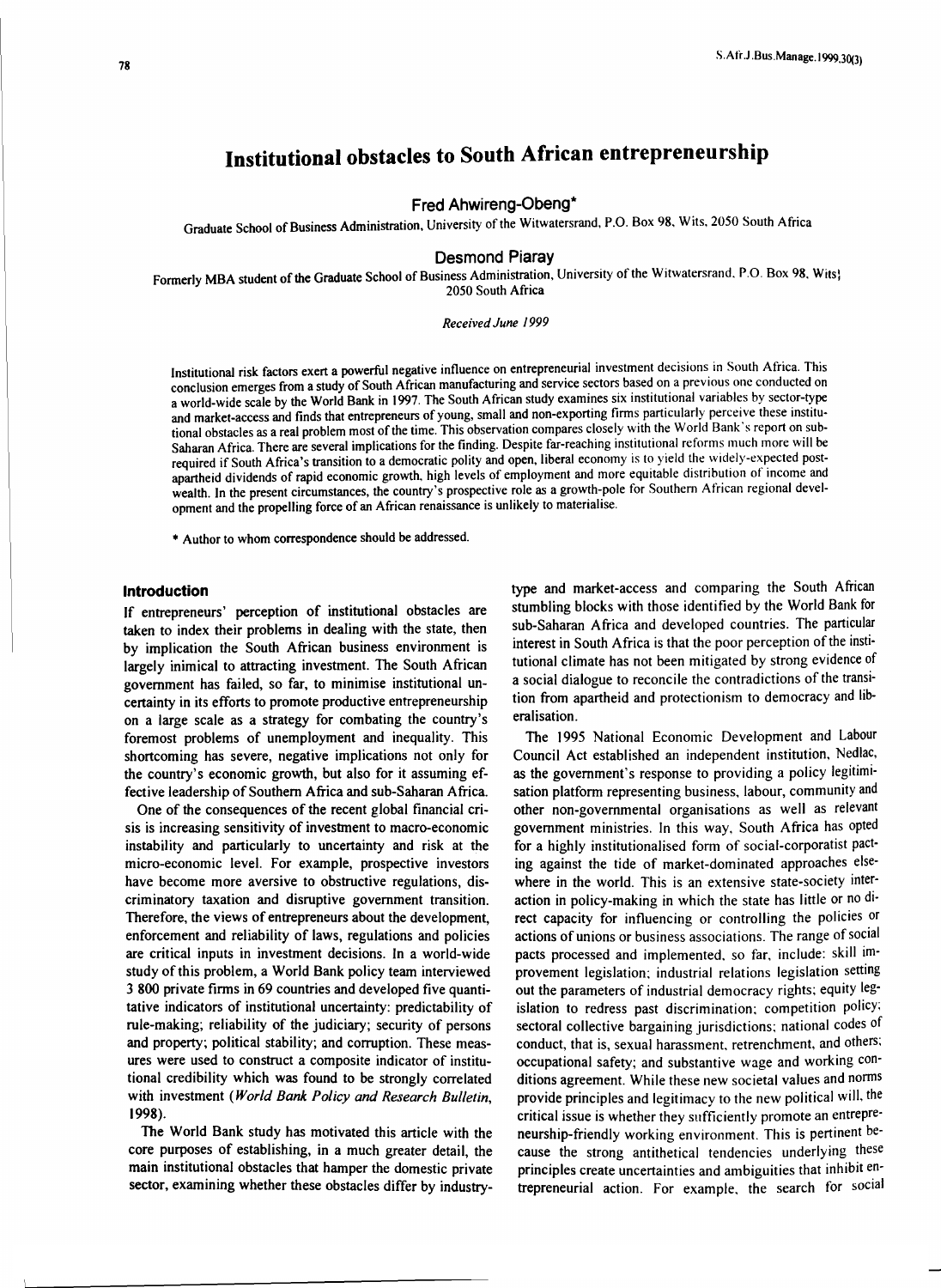welfare objectives such as basic needs, access safety and social inclusion is often counter balanced by trade and macroeconomic policy objectives of liberalisation, competition, privatisation and rapid economic growth.

Therefore, to the extent that the competitive imperative is advanced beyond distributive norms, the consequences of institutional malfunctioning could be disastrous. On the other hand, excessive bureaucracy without the corresponding obligation to compliance could result in institutional sclerosis. Additionally, a pre-occupation with protectionism could lead to squelching of liberalisation. Consequently, anarchy would prevail if the search for moderating alternatives is not guided by the notion of the public interest. Unavoidably, the challenge facing the new South African government is to implement an intervention that institutes enforceable rules, regulations and policies with the aim of promoting a national interest that includes the vibrance of business enterprise. In this article the five indicators of institutional uncertainty developed by the World Bank are adapted to South African conditions and a sixth introduced to capture entrepreneurs' perceptions on issues of government - business interface.

The next section clarifies the concepts beneath the six institutional variables and explains how they impact on the entrepreneurship process. Section three describes the investigation procedure, the characteristics of responding firms and summarises the results of the survey. The results are interpreted in section four, section five concluding the article with a discussion of the implications of the result of the study.

#### **Conceptual background**

# The six institutional variables

## *Uncertainty of laws and policies*

The impact on investment decision of (un)certainty of government laws and policies is a central theme in the Theory of Principal and Agent. In this theory, if the investor is the agent and the government the principal, then investment decisions of the agent will depend on his expectations of private benefits derived from policy decisions and institutional support structures provided by the principal (Person & Tabellini, 1990).

The irreversibility of capital investment, that is, the financial loss incurred when retracting capital-intensive investment decisions means that such decisions can be negatively influenced by perceptions of uncertainty about government's behaviour with regard to implementation and changes in rules and policies. The problems of uncertainty intensify in transitional economies like South Africa, as groups previously controlled or repressed re-enter the economy to press for new demands. In attempting to accommodate these usually conflicting demands political leaders find it difficult to maintain macro-economic stability (Persson & Tabellini, 1990).

Quite often, small businesses are the worst victims as they tend to have less knowledge of and involvement in the drafting of new regulations (Brunetti, Kisunko & Weder, 1997).

# *Credibility of government policies*

When entrepreneurs hardly believe that government policy will persist because they perceive them as inconsistent with other policies, having unrealistic time frames or lacking

appropriate delivery structures such policies are deemed not to be credible.

#### *Crime and security*

Crime in this study encompasses organised crime, whitecollar crime, crime involving firearms, gender violence and crime against children, violence associated with group or political conflict, vehicle theft and hijacking. Security is defined as the ability of government to protect individuals and property against crime and theft. High levels of crime and insecurity constrain private sector investment decisions because they increase the cost of doing business.

#### *Reliability of the judiciary*

Laws and policies are intended to inspire public trust and respect, and their enforcement requires an effective supporting institution such as the judiciary. Therefore, any inconsistencies by the judiciary in enforcing laws create public mistrust and diminish its respectability however well intended it is (World bank, 1997). Lack of enforcement discourages investment because entrepreneurs' right cannot be upheld. The World Bank studies on Malta, Pakistan and Ukraine concluded that the independence of the judiciary, its power to enforce rulings and effectiveness as an organisation were repeatedly compromised. Consequently, the judiciary was viewed as an obstacle to private sector investment decisions (World Bank, 1977).

The judiciary's responsibilities towards private sector development include: providing legal protection against the infringement of intellectual property rights  $-$  patent designs, trademarks and copyright; upholding government decisions on barriers to trade and government-regulated policies; enforcing contractual obligations between parties; administering company laws as set by the government for the purpose of tax collection; protecting investors, creditors and the public from the mismanagement of public companies; and implementing competition laws by regulating natural monopolies and shielding the public from the abuse of monopoly power.

## *Bureaucratic corruption and red tape*

Bureaucratic corruption involves actions of government agents in manipulating laws and policies for their own gain. Bureaucratic red tape refers to problems relating to enforcing compliance with government regulations. Mbaku ( 1994) researched bureaucratic corruption in Africa and concluded that it is encouraged by massive government regulations. Entrepreneurs hold two contrasting views about bureaucratic corruption. Firstly, it is a predictable, normal transaction cost of doing business and is therefore not an obstacle. On the other hand, it significantly increases business costs in the form of bribery and time spent negotiating with officials about interpretations of laws and regulations. Both the cost of bribery and the opportunity cost of negotiation time are reflected in product pricing, making the product uncompetitive in the market place (Mbaku, 1994).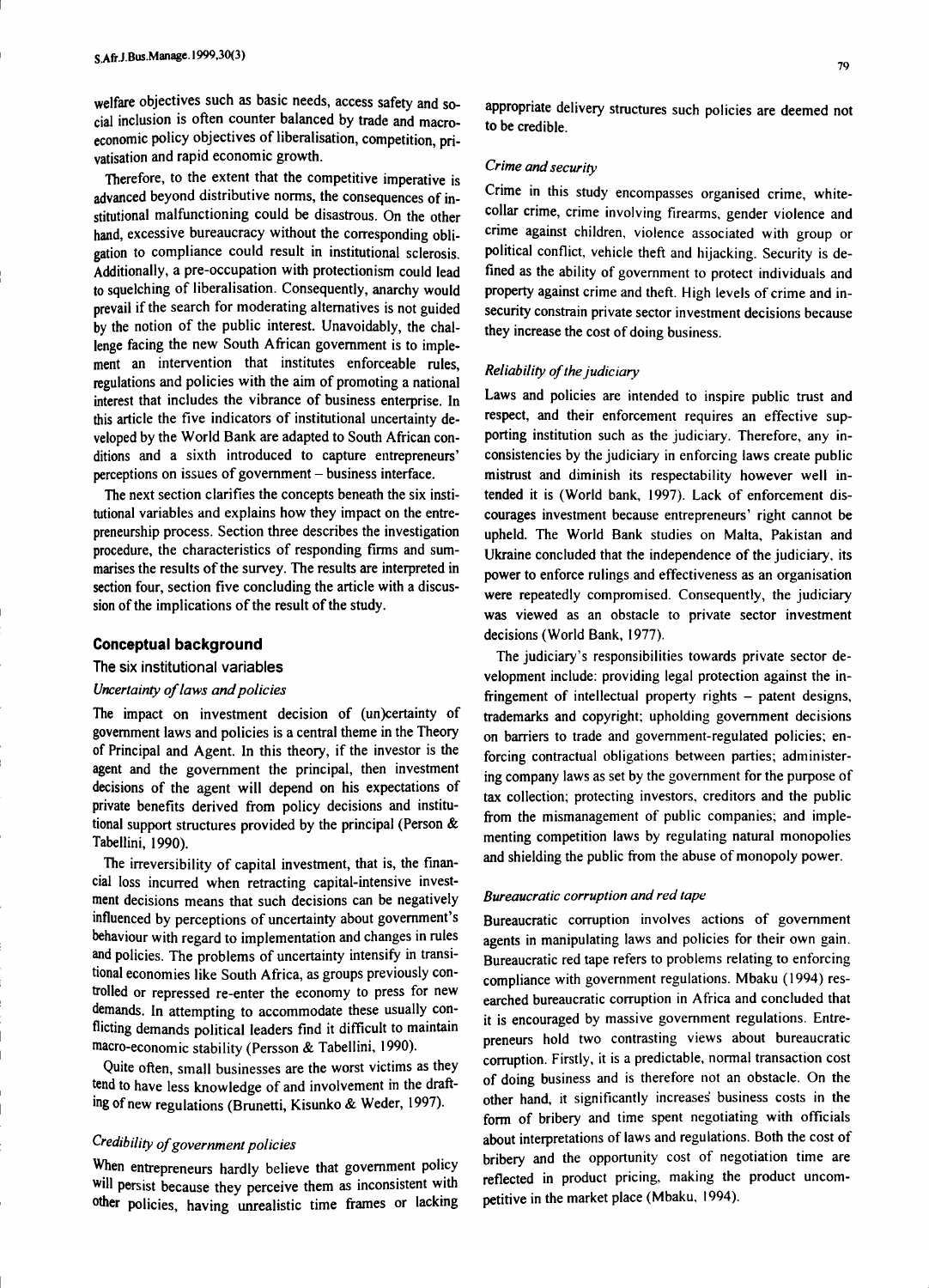#### *Government* - *business interface*

There is a wide range of areas where government and business interface in the course of business activity. The outcome of these interactions directly impact on business. Areas of interaction include:

- central bank control over commercial bank interest rate, thereby directly controlling domestic investment levels;
- central bank foreign exchange policy controlling capital flows;
- government discretionary mandate on tax rates over business;
- government provision of public services;
- privatisation of state enterprises;
- financial reform to improve access to finance; and
- government regulatory laws on the labour market.

## Institutional obstacles and the driving forces of the entrepreneurship process

The potential for successful venture creation, growth and harvest is determined by the fit between the principal driving forces of the entrepreneurship process: the entrepreneur or the entrepreneurial team, opportunity recognition and the marshalling and controlling of resources (Timmons, 1994). The creative brilliance of the lead entrepreneur and the quality, maturity and depth of the entrepreneurial team significantly influence the success of a venture. However, high levels of uncertainty of laws and policies and other forms of institutional obstacles requiring fluid adaptive responses discourage initiative, weakens perseverance and resilience and confuses risk-reduction strategy. The sources of opportunity generation are: changing circumstances, inconsistencies, lags and leads, information gaps, asymmetries, signals and vacuums. Opportunity attractiveness lies in the probability that a product or service can be created to add value to its end-user. Most importantly, it must be rewarding with sustaining margins and profits. But under very chaotic and uncertain circumstances, the less skilful majority of entrepreneurs tend to miss constantly moving opportunity targets. Entrepreneurs usually prefer to maximise profits by using minimum resources and minimise risks by controlling these resources through renting, leasing or borrowing rather than owning them. These risk minimising options become limited with increased institutional uncertainties. Consequently, implementation of a business plan and the creation of value to entrepreneurial stakeholders - partners, employees, customers, suppliers and service providers - is restrained (Timmons, 1994).

# **Empirical investigation**

This section describes the structure of the questionnaire, implementation of the survey and characteristics of responding firms. It also presents the methods of analysis and summarises the survey results.

# Structure of the questionnaire

The questionnaire first asked for general characteristics of the firm, five of which were considered: size, age, type of ownership, type of industry sectors and internationalisation with respect to market access. A major part consisted of 18 multiple-choice questions divided into six categories of

institutional obstacles. All questions aimed to identify the degree of (un)certainty created by state action and to differentiate between the various components of uncertainties.

## *Uncertainty of laws and policies*

These questions sought to evaluate uncertainty created by the law-making process. By answering questions put from various perspectives respondents evaluated whether they coped with changes in laws and policies affecting their business and whether they were informed of or involved in policy decisions.

#### *Credibility of government policies*

These questions related to the ability of government to adhere to major policies and meet policy milestones, the consistency of policies and entrepreneurs' understanding of government policy objectives.

#### *Crime and security*

The two questions in this section focused on whether the entrepreneur had confidence in the ability of government authorities to protect his person and property.

#### *Reliability of the judiciary*

The questions here inquired into the independence and power of the judiciary (courts and judges) to enforce laws. It probed specifically if the reliability of the judiciary presented a problem for doing business.

#### *Bureaucratic corruption and red tape*

These questions related to the degree of corruption and whether corruption was considered a predictable transaction cost or a source of uncertainty. The problem posed by such questions was the reluctance to admit to paying bribes. Therefore, several other questions approached the topic rather indirectly. In addition, the section directly questioned whether uncertainties in dealing with the state had stifled investment projects and whether senior management spent considerable time dealing with the legal requirements of business.

# *Government* - *business interface*

This section provided a list of 13 government-related issues with which the firm had been confronted and respondents were asked to evaluate the degree to which these issues created obstacles to business activity. An overall statement on the perception of government as either a 'helping hand' or an 'opponent' was asked. The questionnaire ended with an openended section that invited respondents to provide additional remarks on the relationship between the private sector and government or comment on the questionnaire in general.

# Implementation of the survey

The survey was implemented between May and July 1998 and involved 800 firms affiliated to the Johannesburg Chamber of Commerce and Industry (JCCI). Since Johannesburg is the economic power-house of the Gauteng Province which generates about 40% of South Africa's gross domestic product, the original data base of I 600 firms from which the sample derived is fairly representative of the total population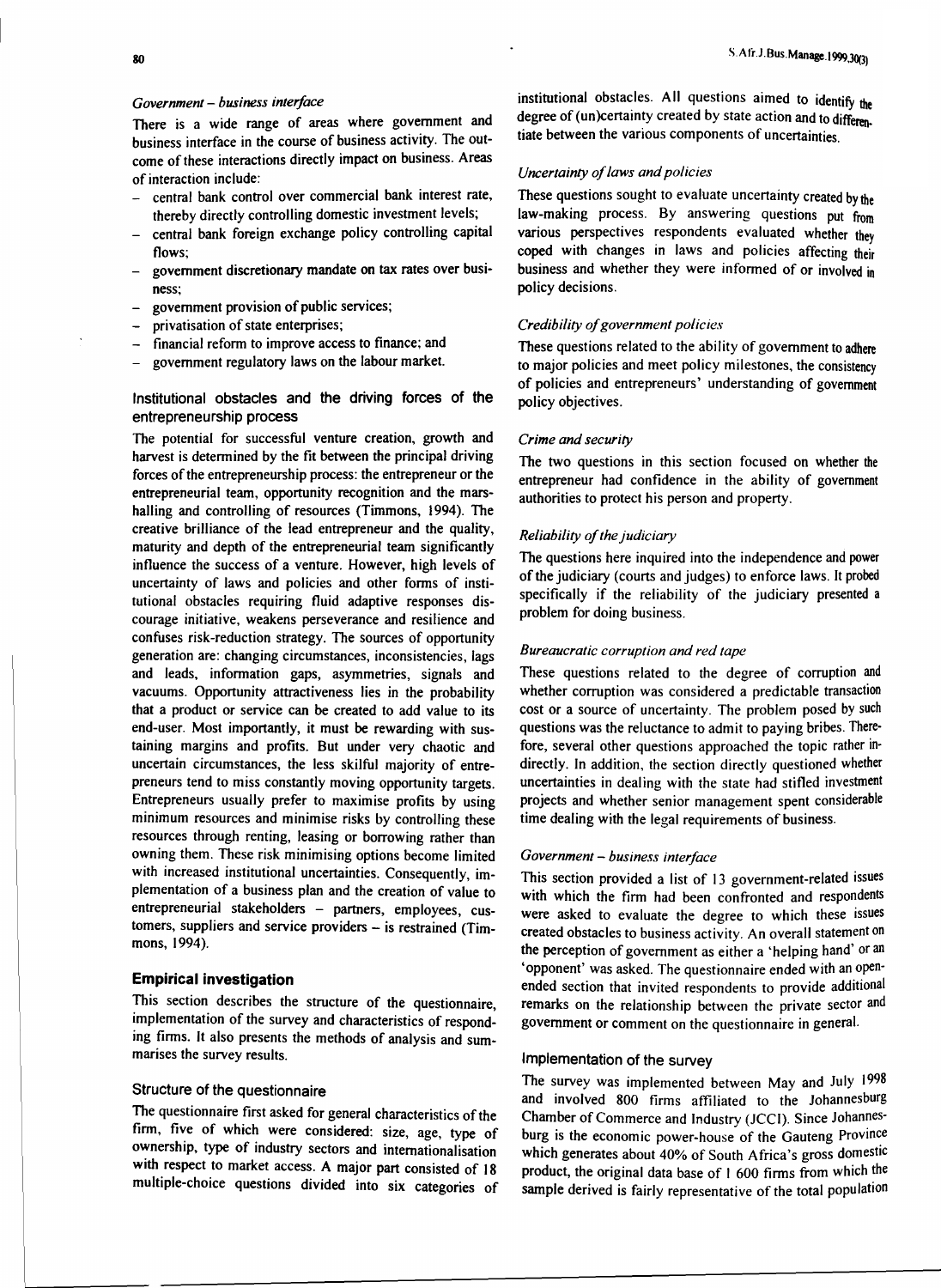of all manufacturing and service organisations in the country. In stratifying the sample into the two industry-types and also by market-access it was expected that these categories might be influenced to varying extents by institutional obstacles (see Table I).

|  |  | <b>Table 1</b> Sample stratification |  |
|--|--|--------------------------------------|--|
|--|--|--------------------------------------|--|

| <b>Market access</b> |                 |            |       |  |  |
|----------------------|-----------------|------------|-------|--|--|
| Industry type        | Foreign & local | Only local | Total |  |  |
| Manufacturing        | 125             | 125        | 250   |  |  |
| Service              | 125             | 125        | 250   |  |  |
| Total                | 250             | 250        | 500   |  |  |

The questionnaire was either mailed or hand delivered to the managing director, general manager or the owner of the firm, each of whom was likely to be involved in strategic planning and would normally consider the effect of institutional obstacles on the running of the business. Follow-up telephone reminders after 15 days contributed to an actual response rate of  $46\%$  – much higher than the average of 20% in the country.

#### Characteristics of responding firms

Table 2 presents the distribution of firms surveyed by size, age, ownership, industry and market access respectively. Almost a quarter (22%) of firms were very small (less than 20 employees). Small-sized firms (20-200 employees) dominated the sample and only 16% were medium sized (more than 200 employees). Therefore, the sample was heavily skewed toward medium-size firms. In terms of age, the sample was dominated (74%) by young companies (less than IO years business). Limited liability companies constituted 60%, the rest almost equally represented by sole

| <b>Table 2 Descriptive statistics</b> |  |
|---------------------------------------|--|
|---------------------------------------|--|

| Characteristics              | Description |
|------------------------------|-------------|
| 1. Size (Numbered employees) |             |
| < 20                         | 22%         |
| $20 - 200$                   | 16%         |
| > 200                        | 62%         |
| 2. Age (Numbered years)      |             |
| < 10                         | 74%         |
| >10                          | 26%         |
| 3. Ownership                 |             |
| Sole proprietorship          | 17%         |
| Partnership                  | 10%         |
| Ptv                          | 13%         |
| Pty Limited                  | 60%         |
| 4. Industry Type             |             |
| Manufacturing                | 43%         |
| Service                      | 57%         |
| 5. Market Access             |             |
| Local Only                   | 44%         |
| Local and Foreign            | 56%         |

proprietorship (17%), partnership (10%) and public companies (13%). Distribution by industry type was almost even - 43% for manufacturing and 57% for the service sector. Finally, the sample represented 50% distribution by market access for local only and 50% 'foreign and local'.

# Methods of analysis and summary of results

A 6-point Likert scale was used to code frequency of responses. Since ordinal data are inappropriate for measuring means, correspondence analysis was used to rescale the data into interval form. For the total sample the means of the rescaled data in each statement were calculated and ranked in order of importance. To determine the extent to which institutional obstacles differed by industry and market access, t-tests were conducted at 5% level of significance. Any significant differences indicate that the different groups perceived the statement differently. These techniques differ from those used in the World Bank survey. Therefore, to facilitate comparison, our results were reformatted to reflect average responses.

Tables 3 and 4 summarise the results. The majority of entrepreneurs believed that theft and crime represented serious problems that increased the cost of doing business and that this was the most serious obstacle. In addition, they felt that government authorities did not protect their person and property. They strongly agreed that government was not a 'helping hand'. This is confirmed by the overwhelming agreement that 11 out of the 13 policy issues in Table 4 were either 'always a problem' or frequently a problem. Crime and theft were the largest obstacles to entrepreneurial action followed in descending order of importance by tax laws and labour regulations. Corruption, policy instability, inflation as well as safety and environmental regulations were considered as 'mostly a problem'. Those considered as 'frequently a problem' were foreign currency regulations, inadequate infrastructure, financing and regulations on foreign trade. South African entrepreneurs have little trust in government policy. They 'strongly agreed' with all four statements relating to the credibility of government policy with a ranking order of 3rd, 6th, 8th and 10th (Table 4). All these statements on uncertainty of laws and policies were perceived as problems in 'most cases' by respondents. Firstly, they felt that government failed to take account of their concerns voiced either directly or through their business associations. Secondly. they were uninformed of new laws and policies affecting their business and finally they regularly had to cope with changes in these laws and regulations.

The results show also the reliability of the judiciary as a real obstacle for the following reasons: lack of independence; little power to enforce ruling; and inefficient as an institution. With regard to bureaucratic red tape, the responses show that entrepreneurs spent a large percentage of their time with government officials discussing changes and interpretation of laws and regulations and that they did not invest because of problems relating to complying with government regulations and red tape. All three statements describing the bureaucratic corruption variable however tended towards the neutral scale point. Respondents could not confirm whether they made additional payments to government agents to get things done, neither could they confirm that if additional payments were made, it ever resulted in improved service for them. Finally, it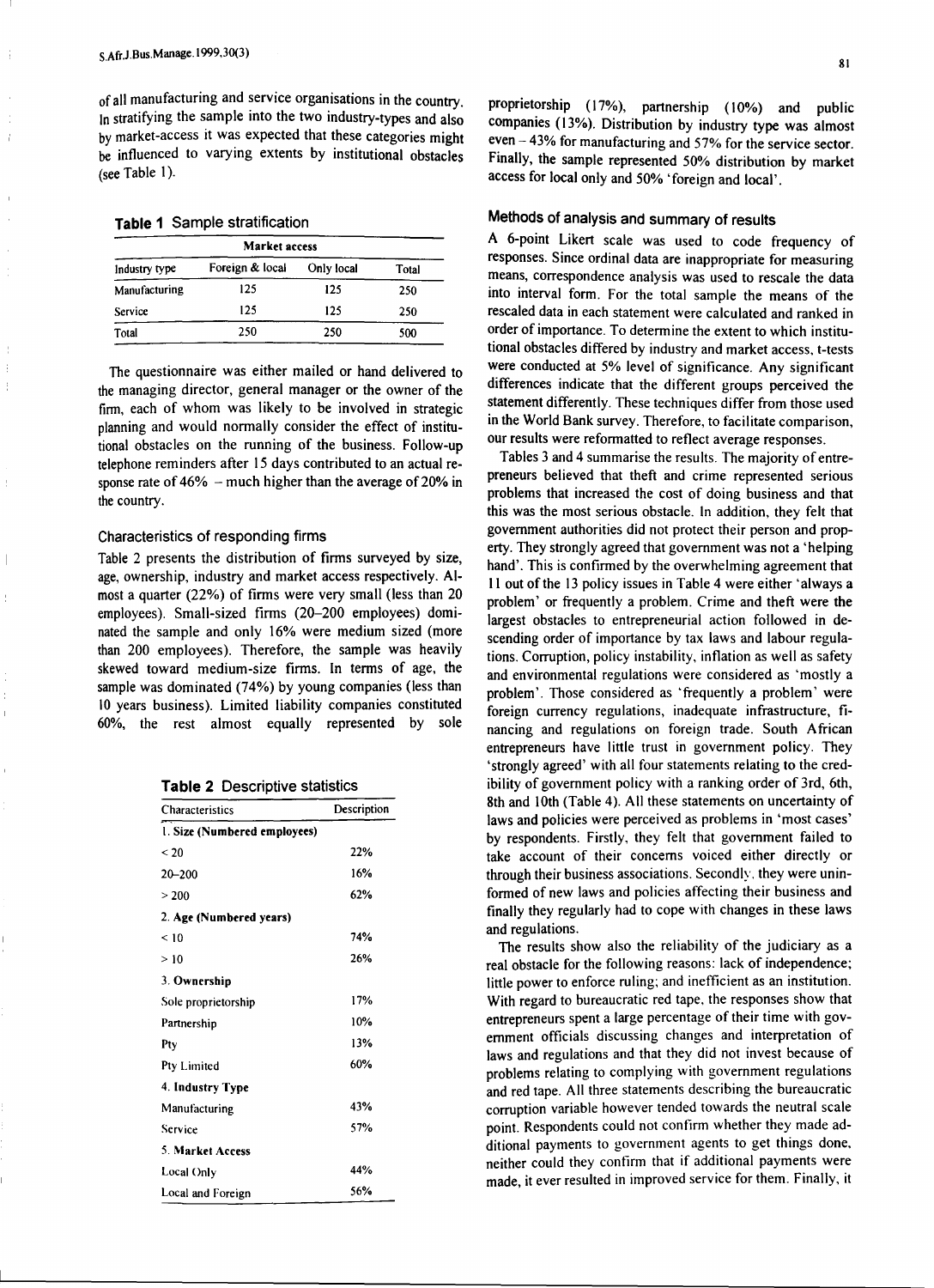| <b>Ranking</b> | Statement                                                                                                                                                                                                                                                                                                                                                                                                                                                                                                                                                                                                                                                                                                                                                                                                                                                                                                                                                                                                                                                                                                                                                                                                                                                                                                                                                                                                                                                                                                                                                                                                                                 | Total mean |
|----------------|-------------------------------------------------------------------------------------------------------------------------------------------------------------------------------------------------------------------------------------------------------------------------------------------------------------------------------------------------------------------------------------------------------------------------------------------------------------------------------------------------------------------------------------------------------------------------------------------------------------------------------------------------------------------------------------------------------------------------------------------------------------------------------------------------------------------------------------------------------------------------------------------------------------------------------------------------------------------------------------------------------------------------------------------------------------------------------------------------------------------------------------------------------------------------------------------------------------------------------------------------------------------------------------------------------------------------------------------------------------------------------------------------------------------------------------------------------------------------------------------------------------------------------------------------------------------------------------------------------------------------------------------|------------|
| 1              | Theft and crime represent a serious problem that substantially increases the cost of doing business.<br>1.29<br>I am confident that government authorities do not protect my person and my property from criminals.<br>1.34<br>Government policy 'milestones' are not frequently met.<br>2.01<br>All in all, for doing business I perceive that the government is not a 'helping hand'.<br>2.27<br>In case of important changes to laws or policies affecting my business operation, the government does not take into account concerns voiced<br>2.38<br>either by me or by my business association.<br>2.47<br>Government policies are inconsistent.<br>The judiciary (courts and judges) does not have independence, has little power to enforce rulings and is inefficient as an institution.<br>2.59<br>Government does not adhere to major policy announcements.<br>2.69<br>The process of developing new rules or policies is usually such that affected businesses are not informed.<br>2.76<br>I do not understand the objectives of the individual government policies that affect my business.<br>2.82<br>Reliability of the judiciary (courts and judges) presents a major problem to my business operation.<br>2.98<br>I regularly have to cope with unexpected changes in rules, laws or policies, which materially affect my business.<br>3.01<br>I do not make investments because of problems relating to complying with government regulations and red tape.<br>3.14<br>A large percentage of manager's time is spent on negotiations with officials about changes and interpretations of laws and regulations.<br>3.15 |            |
| $\overline{2}$ |                                                                                                                                                                                                                                                                                                                                                                                                                                                                                                                                                                                                                                                                                                                                                                                                                                                                                                                                                                                                                                                                                                                                                                                                                                                                                                                                                                                                                                                                                                                                                                                                                                           |            |
| 3              |                                                                                                                                                                                                                                                                                                                                                                                                                                                                                                                                                                                                                                                                                                                                                                                                                                                                                                                                                                                                                                                                                                                                                                                                                                                                                                                                                                                                                                                                                                                                                                                                                                           |            |
| 4              |                                                                                                                                                                                                                                                                                                                                                                                                                                                                                                                                                                                                                                                                                                                                                                                                                                                                                                                                                                                                                                                                                                                                                                                                                                                                                                                                                                                                                                                                                                                                                                                                                                           |            |
| 5              |                                                                                                                                                                                                                                                                                                                                                                                                                                                                                                                                                                                                                                                                                                                                                                                                                                                                                                                                                                                                                                                                                                                                                                                                                                                                                                                                                                                                                                                                                                                                                                                                                                           |            |
| 6              |                                                                                                                                                                                                                                                                                                                                                                                                                                                                                                                                                                                                                                                                                                                                                                                                                                                                                                                                                                                                                                                                                                                                                                                                                                                                                                                                                                                                                                                                                                                                                                                                                                           |            |
| 7              |                                                                                                                                                                                                                                                                                                                                                                                                                                                                                                                                                                                                                                                                                                                                                                                                                                                                                                                                                                                                                                                                                                                                                                                                                                                                                                                                                                                                                                                                                                                                                                                                                                           |            |
| 8              |                                                                                                                                                                                                                                                                                                                                                                                                                                                                                                                                                                                                                                                                                                                                                                                                                                                                                                                                                                                                                                                                                                                                                                                                                                                                                                                                                                                                                                                                                                                                                                                                                                           |            |
| 9              |                                                                                                                                                                                                                                                                                                                                                                                                                                                                                                                                                                                                                                                                                                                                                                                                                                                                                                                                                                                                                                                                                                                                                                                                                                                                                                                                                                                                                                                                                                                                                                                                                                           |            |
| 10             |                                                                                                                                                                                                                                                                                                                                                                                                                                                                                                                                                                                                                                                                                                                                                                                                                                                                                                                                                                                                                                                                                                                                                                                                                                                                                                                                                                                                                                                                                                                                                                                                                                           |            |
| 11             |                                                                                                                                                                                                                                                                                                                                                                                                                                                                                                                                                                                                                                                                                                                                                                                                                                                                                                                                                                                                                                                                                                                                                                                                                                                                                                                                                                                                                                                                                                                                                                                                                                           |            |
| 12             |                                                                                                                                                                                                                                                                                                                                                                                                                                                                                                                                                                                                                                                                                                                                                                                                                                                                                                                                                                                                                                                                                                                                                                                                                                                                                                                                                                                                                                                                                                                                                                                                                                           |            |
| 13             |                                                                                                                                                                                                                                                                                                                                                                                                                                                                                                                                                                                                                                                                                                                                                                                                                                                                                                                                                                                                                                                                                                                                                                                                                                                                                                                                                                                                                                                                                                                                                                                                                                           |            |
| 14             |                                                                                                                                                                                                                                                                                                                                                                                                                                                                                                                                                                                                                                                                                                                                                                                                                                                                                                                                                                                                                                                                                                                                                                                                                                                                                                                                                                                                                                                                                                                                                                                                                                           |            |
| 15             | It is common for companies in my line of business to make some irregular 'additional payments' to government agents to get things done.                                                                                                                                                                                                                                                                                                                                                                                                                                                                                                                                                                                                                                                                                                                                                                                                                                                                                                                                                                                                                                                                                                                                                                                                                                                                                                                                                                                                                                                                                                   | 3.75       |
| 16             | If a company pays the required 'additional payment' the service is usually delivered as agreed.                                                                                                                                                                                                                                                                                                                                                                                                                                                                                                                                                                                                                                                                                                                                                                                                                                                                                                                                                                                                                                                                                                                                                                                                                                                                                                                                                                                                                                                                                                                                           | 3.89       |
| 17             | If a government agent acts against the rules I can go to another official or to his superior and get correct treatment.                                                                                                                                                                                                                                                                                                                                                                                                                                                                                                                                                                                                                                                                                                                                                                                                                                                                                                                                                                                                                                                                                                                                                                                                                                                                                                                                                                                                                                                                                                                   | 4.39       |

**Table 3** Ranking of statements - in order of agreement

| <b>Table 4</b> Ranking of policy issues – in order of the extent |  |  |  |
|------------------------------------------------------------------|--|--|--|
| of problems they present                                         |  |  |  |

| Ranking | Issues                                            | Total mean |
|---------|---------------------------------------------------|------------|
| ı       | Crime and theft                                   | 138        |
| 2       | Tax regulation and/or high taxes                  | 1.89       |
| 3       | Labour regulations                                | 2.14       |
| 4       | Corruption                                        | 2.25       |
| 5       | Policy instability                                | 2.52       |
| 6       | Inflation                                         | 2.54       |
| 7       | Safety or environmental regulations               | 2.78       |
| 8       | Foreign currency regulations                      | 3.05       |
| 9       | Inadequate infrastructure                         | 3.20       |
| 10      | Financing                                         | 3.25       |
| 11      | Regulations on foreign trade (exp/imp)            | 3.38       |
| 12      | Regulations for starting businesses/new operation | 3.56       |
| 13      | Price control                                     | 3.98       |

was unclear whether they ever reported bribery to superior government officials. Tables 5 to 7 summarise the results by industry and market access. Tables 5 and 6 show that only in statements 4, 5 and 16 were there such significant differences, in all cases the manufacturing sector's response being stronger than the service sector's. There were, similarly, no significant difference by industry type (Table 7) except for statements I and 18. In all cases, firms that distributed their products locally provided stronger answers.

Table 8 compares institutional obstacles identified in this survey with those identified in the World Bank report. It shows that entrepreneurs in South Africa had the least confidence in their government's ability to protect them from crime and security, protect their person and property and generally provide a helpful hand. While 69% of entrepreneurs in developed countries gave their government much credibility, an equal percentage of South African entrepreneurs were most cynical. Again, an overwhelming percentage of South African entrepreneurs complained about uncertainty of government laws and policies and are matched (51%) by those in sub-Saharan Africa in their view that government failed to take their concerns into account in the formation of policies. Also, South African respondents are similar to their sub-Saharan African counterparts in their lack of trust in their judiciary but differ significantly on the statement that they do not make investments because of problems relating to complying with government regulations.

South African respondents share their disapproval of this statement with developed countries and the rest of the world. Bureaucratic corruption appears uncommon in developed countries but exist to a large extent in both South Africa and sub-Saharan Africa. In a similar pattern South African entrepreneurs and their sub-Saharan Africa counterparts would not report a defaulting government agent but nearly 50% of those in the developed countries would. Bribery in the latter cases improved performance.

# **Interpretation**

South Africa is currently drawn in a tide of schizophrenic development. It is an upper-middle income economy with a sophisticated banking sector among other first-world infrastructure; a modem industrial sector; modest debt ratios; advanced market deregulation and reform; and serves as a gateway to international trade with the rest of the continent. However, at the level of institutional efficiency, it is just another failing Third World African country. The transition to an open economy with an open political system has generated considerable policy risks. Government has passed controversial labour, patent and competition laws and imposed new taxes and levies to fund new jobs  $-$  all of which are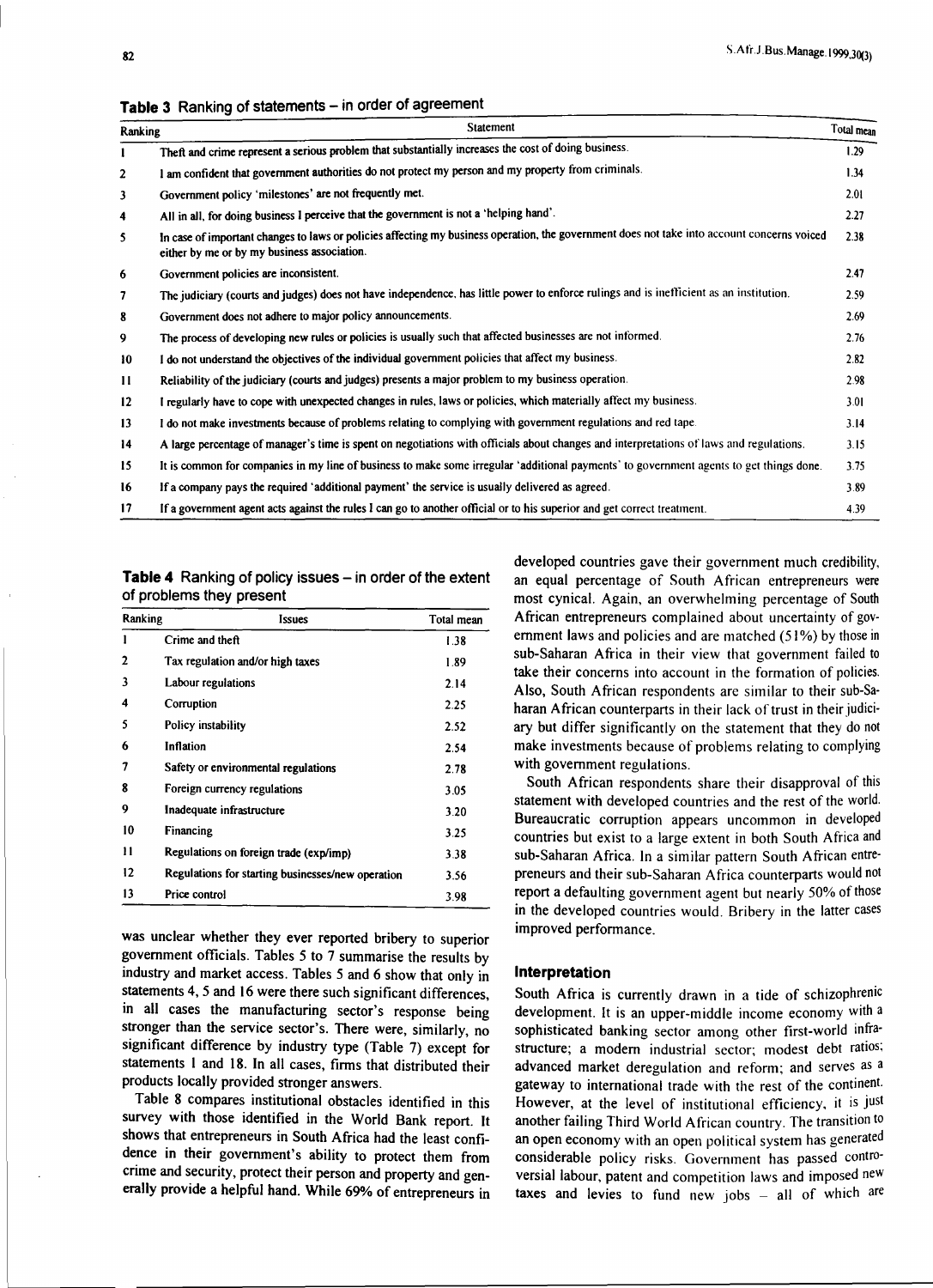|  |  |  |  |  |  |  |  | Table 5 Table of means for statements 1–16 & 18 by industry type |  |
|--|--|--|--|--|--|--|--|------------------------------------------------------------------|--|
|--|--|--|--|--|--|--|--|------------------------------------------------------------------|--|

| Statement<br>number | Statement                                                                                                                                                                                   | facture | Manu-Service |
|---------------------|---------------------------------------------------------------------------------------------------------------------------------------------------------------------------------------------|---------|--------------|
|                     | I regularly have to cope with unexpected changes in rules, laws or policies, which materially affect my business.                                                                           | 3.03    | 2.99         |
| 2                   | The process of developing new rules or policies is usually such that affected businesses are not informed.                                                                                  | 2.76    | 2.76         |
| 3                   | In case of important changes to laws or polices affecting my business operation, the government does not take into account con-<br>cerns voiced either by me or by my business association. | 2.27    | 2.49         |
| 4                   | Government does not adhere to major policy announcements.                                                                                                                                   | 2.47    | 2.91         |
| 5                   | Government policies are inconsistent.                                                                                                                                                       | 2.26    | 2.67         |
| 6                   | Government policy 'milestones' are not frequently met.                                                                                                                                      | 1.93    | 2.09         |
| 7                   | I do not understand the objectives of individual government policies that affect my business.                                                                                               | 2.86    | 2.77         |
| 8                   | Theft and crime represent a serious problem that substantially increases the cost of doing business.                                                                                        | 1.33    | 1.26         |
| 9                   | . I am confident that government authorities do not protect my person and my property from criminals.                                                                                       | 1.34    | 1.35         |
| 10                  | Reliability of the judiciary (courts and judges) presents a major problem to my business operation.                                                                                         | 2.95    | 3.01         |
| $\mathbf{1}$        | The judiciary (courts and judges) does not have independence, has little power to enforce rulings and is inefficient as an<br>institution.                                                  | 2.40    | 2.78         |
| $12 \,$             | It is common for companies in my line of business to have some irregular 'additional payments' to government agents to get<br>things done.                                                  | 3.74    | 3.75         |
| 13                  | If a government agent acts against the rules I can go to another official or to his superior and get correct treatment.                                                                     | 4.61    | 4.18         |
| 14                  | If a company pay the required 'additional payment' the service is usually delivered as agreed.                                                                                              | 3.98    | 3.80         |
| 15                  | A large percentage of manager's time is spent on negotiations with officials about changes and interpretations of laws and<br>regulations.                                                  | 3.16    | 3.15         |
| 16                  | I do not make investments because of problems relating to complying with government regulations and red tape.                                                                               | 2.81    | 3.46         |
| 17                  | All in all, for doing business I perceive that the government is not a 'helping hand'.                                                                                                      | 2.23    | 2.32         |

unfavourable to direct investment. Indeed, the economy has frequently experienced low levels of foreign reserves, weak trade performance, low savings rate, low productivity and poor growth which further evoke negative sentiment from both domestic and foreign investors. The evidence from this study is that institutional risks from crime and security, corruption, dysfunctional government and similar sources are formidable and pose a real challenge to the transition.

South African entrepreneurs view crime as a grave threat to the well-being of their business and country. Confidence in

**Table 6** Table of means for issues (a-m) by industry type

| Statement<br>number | Statement                                                | Manu-<br>facture | Service |
|---------------------|----------------------------------------------------------|------------------|---------|
|                     | Crime and theft                                          | 1.36             | 1.4     |
| g                   | Tax regulations and/or high taxes                        | 1.78             | 1.97    |
| e                   | Labour regulations                                       | 2.19             | 2.09    |
| m                   | Corruption                                               | 2.34             | 2.17    |
| k                   | Inflation                                                | 2.36             | 2.73    |
|                     | Policy instability                                       | 2.38             | 2.65    |
| I                   | Safety or environmental regulations                      | 2.80             | 2.76    |
| f                   | Foreign currency regulations                             | 3.21             | 2.88    |
| d                   | Financing                                                | 3.30             | 3.20    |
| ħ                   | Inadequate infrastructure                                | 3.41             | 3.00    |
| c                   | Regulations on foreign trade export/import               | 3.47             | 3.28    |
| a                   | Regulations for starting businesses and new<br>operation | 3.48             | 3.64    |
| b                   | Price control                                            | 4.06             | 3.90    |

government's control over crime is declining and feelings of personal safety are diminishing. What is worse, as expectations of the severity of crime and insecurity increase, confidence in the ability of government to resolve the problem decrease. Entrepreneurs then tend to seek private means of security which further increases the cost of doing business. Tax rates and labour regulations are predictable as the second most restraining government-business interface variable after crime and security because South African corporate tax rates are among the highest in the world. The three labour laws that have been passed – the Labour Relations Act, the Employment Equity Act and the Basic Conditions of Employment  $Act - all add markedly to inflexibility of the labour market$ and the cost of doing business.

The overall lack of credibility of government policies and uncertainty of laws and policies are also a predictable feature of a transition and, it is not difficult to find reasons for such lapses as inconsistent policies, poor implementation and inability to meet policy milestones. Undeniably, the new government is inexperienced and is bound to make teething mistakes. The poor rating of the reliability of the judiciary may be attributed to its ineffectiveness in discouraging crime through heavy sentences and the absence of the death sentence in particular rather than its inability to dispense its duties on private-sector issues. This is understandable considering the overwhelming concern for crime and security. With regard to bureaucratic red tape as another major obstacle to entrepreneurship, it is uncertain whether government can be blamed. A credible explanation is that 84% of the sample are by international definition small businesses (less than 200 employees) and 74% less than IO years old. Small and young firms are frequently either naive or uninterested in existing and new laws and regulations that affect them.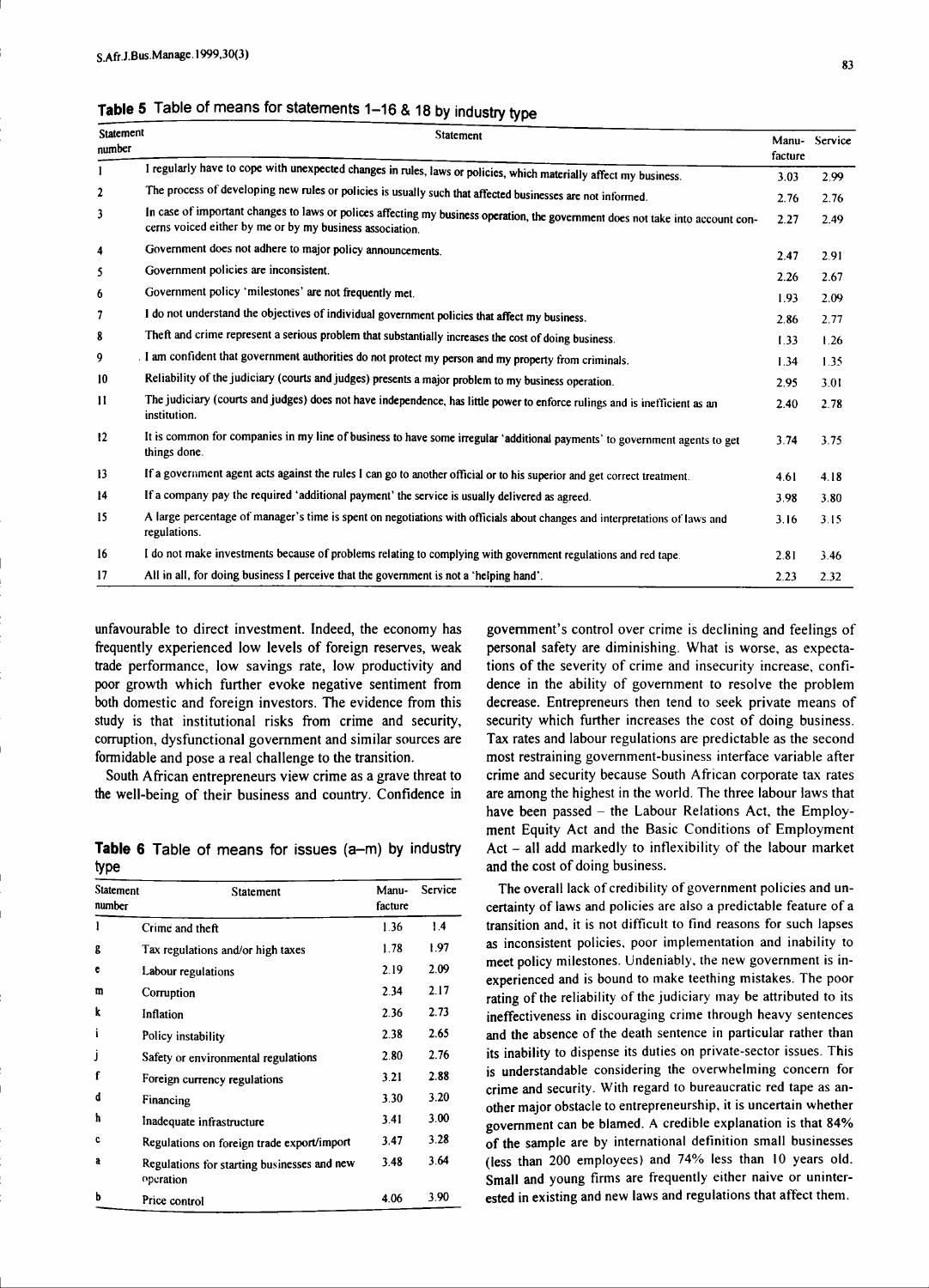| Statement<br>number | Statement                                                                                                                                                                                 | facture | Manu-Service |
|---------------------|-------------------------------------------------------------------------------------------------------------------------------------------------------------------------------------------|---------|--------------|
|                     | I regularly have to cope with unexpected changes in rules, laws or policies, which materially affect my business.                                                                         | 2.75    | 3.22         |
| $\overline{2}$      | The process of developing new rules or policies is usually such that affected businesses are not informed.                                                                                | 2.80    | 2.72         |
| 3                   | In case of important changes to laws or polices affecting my business operation, the government does not take into account concerns<br>voiced either by me or by my business association. | 2.41    | 2.39         |
| 4                   | Government does not adhere to major policy announcements.                                                                                                                                 | 2.71    | 2.73         |
| 5                   | Government policies are inconsistent.                                                                                                                                                     | 2.39    | 2.58         |
| 6                   | Government policy 'milestones' are not frequently met.                                                                                                                                    | 1.97    | 2.06         |
| 7                   | I do not understand the objectives of individual government policies that affect my business.                                                                                             | 2.68    | 2.91         |
| 8                   | Theft and crime represent a serious problem that substantially increases the cost of doing business.                                                                                      | 1.22    | 1.34         |
| 9                   | I am confident that government authorities do not protect my person and my property from criminals.                                                                                       | 1.35    | 1.34         |
| 10                  | Reliability of the judiciary (courts and judges) presents a major problem to my business operation.                                                                                       | 3.07    | 2.91         |
| $\mathbf{H}$        | The judiciary (courts and judges) does not have independence, has little power to enforce rulings and is inefficient as an institution.                                                   | 2.46    | 2.74         |
| 12                  | It is common for companies in my line of business to have some irregular 'additional payments' to government agents to get things<br>done.                                                | 3.54    | 3.90         |
| 13                  | If a government agent acts against the rules I can go to another official or to his superior and get correct treatment.                                                                   | 4.50    | 4.26         |
| 14                  | If a company pay the required 'additional payment' the service is usually delivered as agreed.                                                                                            | 3.81    | 3.93         |
| 15                  | A large percentage of manager's time is spent on negotiations with officials about changes and interpretations of laws and<br>regulations.                                                | 2.90    | 3.35         |
| 16                  | I do not make investments because of problems relating to complying with government regulations and red tape.                                                                             | 3.84    | 3.80         |
| 17                  | All in all, for doing business I perceive that the government is not a 'helping hand.'                                                                                                    | 2.09    | 2.43         |

**Table 7** Table of means for statements 1-16 & 18 by market access

The neutral response to the bureaucratic corruption variable is unexpected considering the large number of investigations into government irregularities reported in the daily press. One plausible explanation is that entrepreneurs accept it as a predictable cost of doing business rather than an obstacle. The significant differences in responses between service and manufacture to the credibility of government policies and bureaucratic red-tape variables are not altogether expected.

There appears to be no reason for the first but the second may be attributed to the relatively higher capital intensity of the manufacturing sector, the irreversibility of capital investment and hence its greater sensitivity to unfavourable government regulations. The significance in response differential to questions I and 18 by market-access may be explained by the fact that unlike 'local only' firms which have no exit route to escape unfavourable local working conditions, their 'foreign and local' counterparts use exports as an escape route. Consequently, they do not feel the effects to the same degree. Finally, the striking similarity of South Africa to sub-Saharan Africa in the large percentages of entrepreneurs worried about issues of government – business interface, credibility of government policies, crime and security, uncertainty of law-making, unreliability of the judiciary and corruption – indicates the extent to which South Africa departs from a typical upper middle-income society.

## **Conclusion and implications**

The South African entrepreneurial environment is marked by a combination of negative factors - a mix of institutional, political and economic problems at the domestic level, superimposed by regional political instability such as the war in the Congo and adverse international economic forces like the instability of emerging markets. Any category of these forces could alone spur negative sentiments in domestic and foreign investors based on their believed risk levels. But it is the convergence of all these forces that has provided a thick veil of unfavourable perception about South Africa. The institutional risk component is quite remarkably debilitating and reflects the complex difficulties of the country's transition.

Agency theory predicts that unless market incentives are compelling enough to overcome institutional obstacles, entrepreneurs will limit their investments to establishing branch offices for sales and marketing rather than commit themselves to expanding existing production units or establishing new ones. Significant institutional reforms have been made in South Africa. This study shows, however, that there is need for further reforms. As a system of dialogue and governance providing business, community and labour with an institutionalised voice, Nedlac must have learnt useful lessons during its early years of operation to improve future performance.

Crime activities having dominated the negative perception of entrepreneurs may themselves be classified as negative or unproductive entrepreneurship. Their expected increase means a relative shrinkage of productive entrepreneurship and a restraint on economic growth and employment generation. This scenario is as bad for the South African economy as other implications of the country's poor institutional milieu. First, reduced direct investment will diminish the country's role as the gateway to trade and investment in Africa. Second, the present conditions of economic power asymmetry in Southern Africa will not change but will perpetuate South Africa's political predominance in the region and this will impact poorly on the prospects for regional